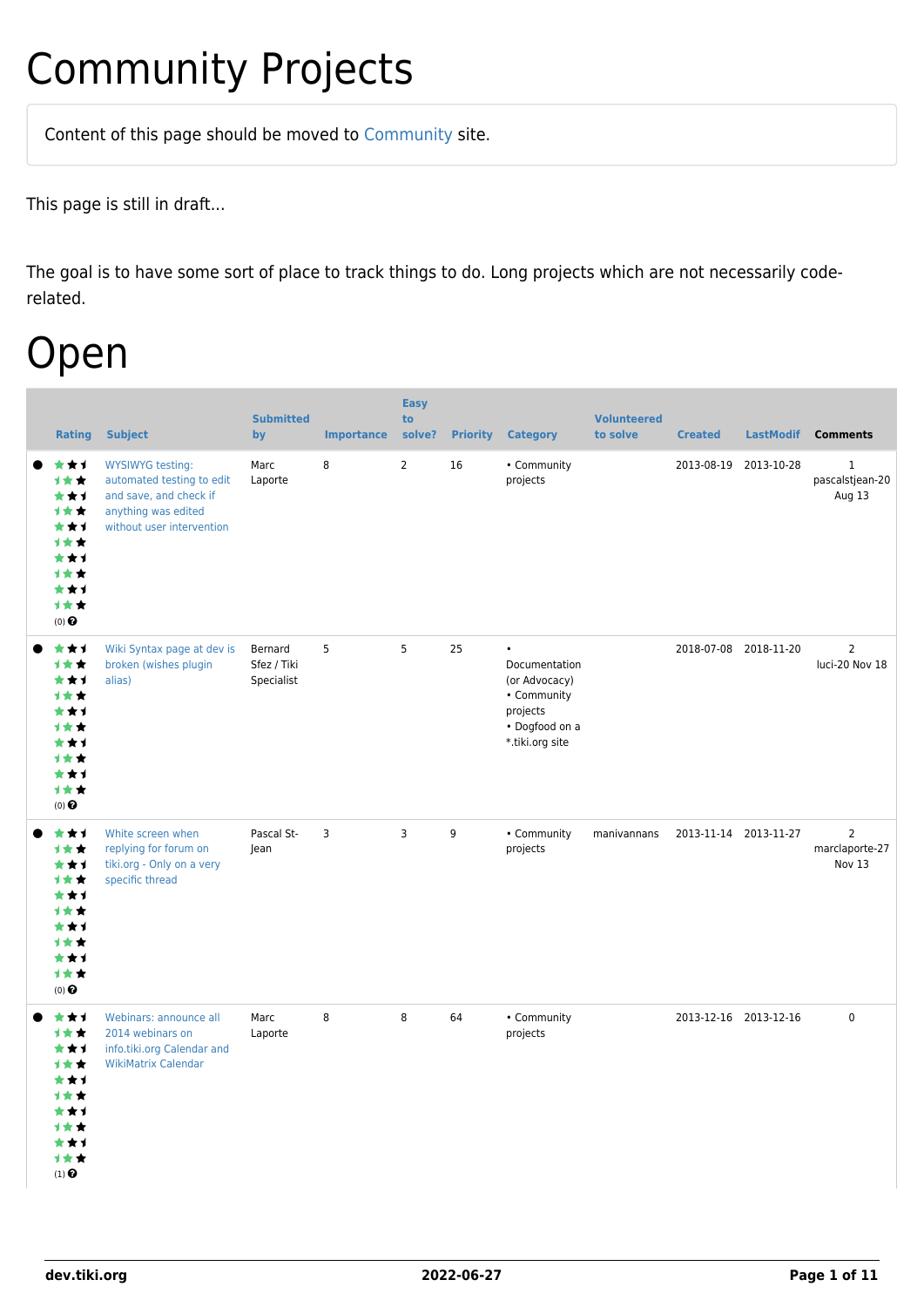| <b>Rating</b>                                                                                     | <b>Subject</b>                                                                                                              | <b>Submitted</b><br>by | <b>Importance</b> | <b>Easy</b><br>to<br>solve? | <b>Priority</b> | <b>Category</b>                                                                                                                                                   | <b>Volunteered</b><br>to solve | <b>Created</b> | <b>LastModif</b>      | <b>Comments</b>                            |
|---------------------------------------------------------------------------------------------------|-----------------------------------------------------------------------------------------------------------------------------|------------------------|-------------------|-----------------------------|-----------------|-------------------------------------------------------------------------------------------------------------------------------------------------------------------|--------------------------------|----------------|-----------------------|--------------------------------------------|
| ★★1<br>1★★<br>***<br>计女女<br>***<br><b>1**</b><br>***<br>计女女<br>***<br>计女女<br>$(0)$ $\odot$        | Update email in mail<br>notifications list from<br>intertiki sites when email<br>replaced in user account in<br>master site | Xavier de<br>Pedro     | 4                 | 5                           | 20              | • Usability<br>• Feature<br>request<br>• Community<br>projects<br>• Dogfood on a<br>*.tiki.org site<br>• Consistency                                              |                                | 2016-04-06     | 2016-05-30            | $\overline{2}$<br>xavi-30 May 16           |
| ★★1<br>计女女<br>***<br>计女女<br>***<br>计女女<br>***<br><b>1**</b><br>***<br>1★★<br>$(0)$ $\odot$        | Update all<br>information/documentation<br>about how to<br>contribute/participate to<br>Tiki                                | Marc<br>Laporte        | $\overline{4}$    | 6                           | 24              | $\bullet$<br>Documentation<br>(or Advocacy)<br>• Community<br>projects<br>• Dogfood on a<br>*.tiki.org site                                                       |                                |                | 2007-07-17 2013-10-28 | $\mathbf 0$                                |
| ★★1<br>计女女<br>***<br><b>1**</b><br>***<br>计女女<br>***<br><b>1**</b><br>***<br>计女女<br>$(0)$ $\odot$ | Tracker item history<br>misses to show changes in<br>some cases                                                             | Xavier de<br>Pedro     | $\overline{7}$    | 4                           | 28              | • Community<br>projects<br>• Dogfood on a<br>*.tiki.org site<br>• Regression                                                                                      |                                |                | 2015-11-18 2017-01-05 | $\mathbf 0$                                |
| ***<br>1**<br>***<br><b>1**</b><br>***<br>计女女<br>***<br>计女女<br>***<br>1★★<br>$(0)$ $\odot$        | Topic type is not shown to<br>plain registered users in<br>t.o forums                                                       | Xavier de<br>Pedro     | 5                 | $\overline{7}$              | 35              | • Error<br>• Community<br>projects<br>• Dogfood on a<br>*.tiki.org site<br>• Regression<br>• Conflict of<br>two features<br>(each works<br>well<br>independently) |                                |                | 2020-09-23 2020-10-21 | $\overline{2}$<br>xavi-26 Oct 20           |
| ***<br>计女女<br>***<br>1★★<br>***<br>计女女<br>***<br>计女女<br>***<br>1★★<br>$(1)$ $\odot$               | Top header ugly and hard<br>to use on iPhone /<br>smartphone                                                                | luciash d'<br>being [] |                   | $\mathbf{1}$<br>difficult   | 5               | • Usability<br>• Community<br>projects<br>• Dogfood on a<br>*.tiki.org site                                                                                       |                                |                | 2016-03-11 2016-03-11 | $\overline{7}$<br>chibaguy-12<br>Mar 16    |
| ***<br>1★★<br>***<br>计女女<br>***<br><b>1**</b><br>***<br>计女女<br>***<br>计女女<br>$(0)$ $\odot$        | Too many useless or<br>redundant fields when<br>editing a wish                                                              | Marc<br>Laporte        | 9                 | 4                           | 36              | • Usability<br>• Community<br>projects<br>• Dogfood on a<br>*.tiki.org site                                                                                       |                                |                | 2014-08-06 2014-08-10 | $\overline{2}$<br>marclaporte-11<br>Aug 14 |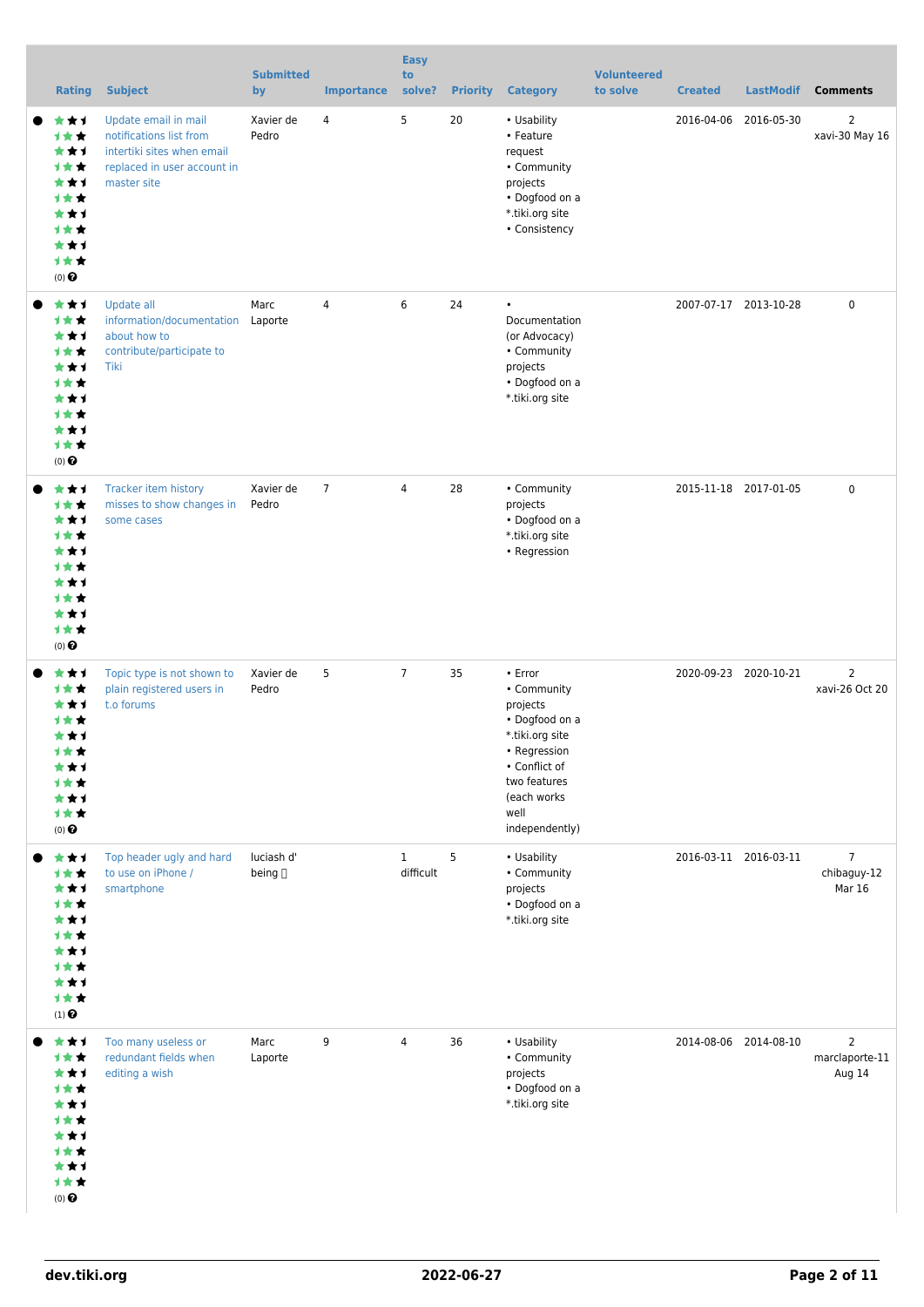| <b>Rating</b>                                                                       | <b>Subject</b>                                                                                               | <b>Submitted</b><br>by | <b>Importance</b> | <b>Easy</b><br>to<br>solve? | <b>Priority</b> | <b>Category</b>                                                                | <b>Volunteered</b><br>to solve | <b>Created</b>        | <b>LastModif</b> | <b>Comments</b>                          |
|-------------------------------------------------------------------------------------|--------------------------------------------------------------------------------------------------------------|------------------------|-------------------|-----------------------------|-----------------|--------------------------------------------------------------------------------|--------------------------------|-----------------------|------------------|------------------------------------------|
| ***<br>计女女<br>***<br>计女女<br>***<br>计女女<br>***<br>1★★<br>***<br>计女女<br>$(0)$ $\odot$ | tiki.org emails marked as<br><b>SPAM</b>                                                                     | G.                     |                   |                             | 25              | • Community<br>projects                                                        |                                | 2019-04-03            | 2019-04-03       | $\mathbf 0$                              |
| ***<br>1★★<br>***<br>计女女<br>***<br>计女女<br>***<br>计女女<br>***<br>计女女<br>$(0)$ $\odot$ | Tiki release script should<br>indicate what libs were<br>updated since last release                          | Marc<br>Laporte        | 3                 | 3                           | 9               | $\bullet$<br>Documentation<br>(or Advocacy)<br>• Community<br>projects         |                                | 2017-08-26 2017-08-26 |                  | $\mathbf 0$                              |
| ***<br>1★★<br>***<br>计女女<br>***<br>1★★<br>***<br>计女女<br>***<br>计女女<br>$(0)$ $\odot$ | Tiki release script should<br>compile CSS (from SCSS or Laporte<br>LESS)                                     | Marc                   | 3                 | 8                           | 24              | • Community<br>projects                                                        |                                | 2019-07-01 2019-07-01 |                  | $\mathbf 0$                              |
| ***<br>计女女<br>***<br>计女女<br>***<br>计女女<br>***<br>计女女<br>***<br>计女女<br>$(0)$ $\odot$ | Tiki 7.1 HTML parsing -<br>WYSIWYG/CKE - not<br>working in some feature<br>like for ex. in articles          |                        | 9 high            |                             | 45              | • Usability<br>• Support<br>request<br>• Community<br>projects<br>• Regression |                                | 2011-08-07 2011-10-05 |                  | 3<br>Chealer9-05<br> an 18               |
| ***<br>1★★<br>***<br>1★★<br>***<br>1★★<br>***<br>计女女<br>***<br>计女女<br>$(0)$ $\odot$ | The version lifecycle is not<br>being respected                                                              | Marc<br>Laporte        | 10 high           | 10 <sup>°</sup><br>easy     | 99              | • Community<br>projects                                                        |                                | 2014-10-13 2022-03-25 |                  | $\mathbf{1}$<br>hman-25 Mar<br>22        |
| ***<br>1★★<br>***<br>计女女<br>***<br>1★★<br>***<br>计女女<br>***<br>计女女<br>$(0)$ $\odot$ | The canonical domain of<br>next.tiki.org should be<br>tiki.org so that search<br>index results feed tiki.org | Marc<br>Laporte        | $\overline{7}$    | 10<br>easy                  | 70              | • Community<br>projects                                                        | Oliver Hertel                  | 2021-11-26 2021-11-26 |                  | $\mathbf{1}$<br>marclaporte-26<br>Nov 21 |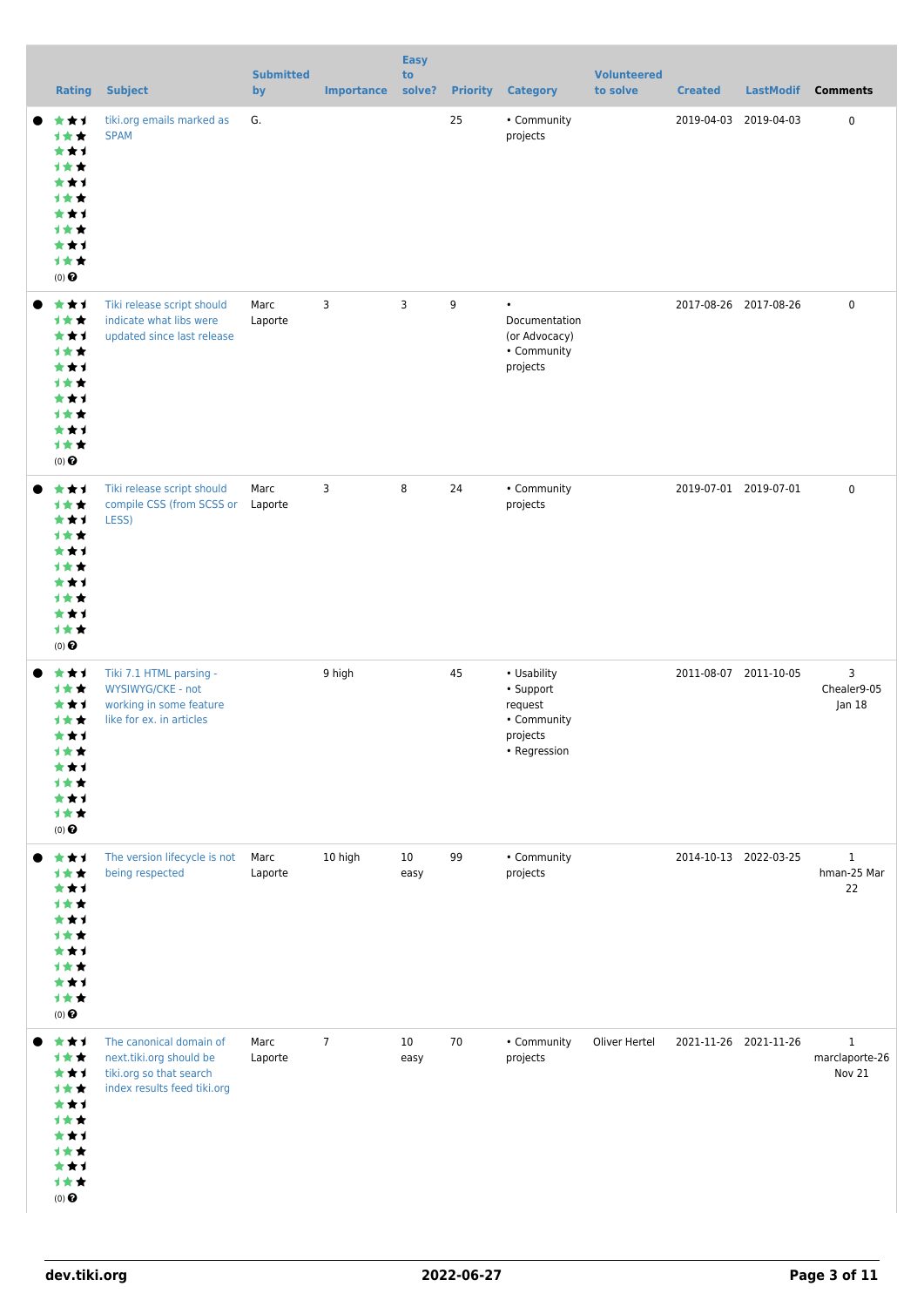| <b>Rating</b>                                                                                     | <b>Subject</b>                                                                                                                                   | <b>Submitted</b><br>by | <b>Importance</b> | <b>Easy</b><br>to<br>solve? | <b>Priority</b> | <b>Category</b>                                                                                                                                                                         | <b>Volunteered</b><br>to solve | <b>Created</b> | <b>LastModif</b>      | <b>Comments</b> |
|---------------------------------------------------------------------------------------------------|--------------------------------------------------------------------------------------------------------------------------------------------------|------------------------|-------------------|-----------------------------|-----------------|-----------------------------------------------------------------------------------------------------------------------------------------------------------------------------------------|--------------------------------|----------------|-----------------------|-----------------|
| ***<br>1★★<br>***<br><b>1**</b><br>★★↑<br>***<br>***<br><b>1**</b><br>***<br>1★★<br>$(0)$ $\odot$ | Testing Tiki Accounting in<br>12.x                                                                                                               | Marc<br>Laporte        |                   |                             | 25              | • Community<br>projects                                                                                                                                                                 |                                | 2014-01-20     | 2014-01-20            | $\mathbf 0$     |
| ***<br>计女女<br>***<br>1★★<br>***<br><b>1**</b><br>★★1<br><b>1**</b><br>***<br>1★★<br>(0)           | <b>TableSorter header from</b><br>bug tables disappeared<br>when using plugin alias<br>(wishes - plugin trackerlist)                             | Xavier de<br>Pedro     | 6                 | 5                           | 30              | • Community<br>projects<br>• Dogfood on a<br>*.tiki.org site<br>• Regression                                                                                                            |                                |                | 2018-05-24 2018-05-24 | 0               |
| ***<br>1★★<br>***<br>1★★<br>***<br>计女女<br>***<br>1★★<br>***<br>1★★<br>$(0)$ $\pmb{\Theta}$        | t.o: page alias feature not<br>working because some<br>duplication exists (not<br>prevented at edition time<br>and feedback gone too<br>quickly) | Xavier de<br>Pedro     | 5                 | $7\overline{ }$             | 35              | • Usability<br>• Community<br>projects<br>• Dogfood on a<br>*.tiki.org site<br>• Regression                                                                                             |                                |                | 2016-10-04 2017-01-09 | 0               |
| ***<br>计女女<br>***<br><b>1**</b><br>***<br><b>1**</b><br>***<br>计女女<br>***<br>计女女<br>(0)           | t.o calendar: warn the user<br>about the time zone being<br>used at time selection by<br>the user                                                | Xavier de<br>Pedro     | 9                 | 6                           | 54              | $\cdot$ Error<br>• Usability<br>• Community<br>projects<br>• Dogfood on a<br>*.tiki.org site<br>• Consistency<br>• Conflict of<br>two features<br>(each works<br>well<br>independently) |                                |                | 2016-07-21 2017-01-12 | $\mathbf 0$     |

#### « 1 (current)

- $\overline{2}$  $\overline{2}$  $\overline{2}$ [3](https://dev.tiki.org/tiki-print.php?tr_sort_mode1=f_26_desc&page=Community+Projects&tr_offset1=40)
- [4](https://dev.tiki.org/tiki-print.php?tr_sort_mode1=f_26_desc&page=Community+Projects&tr_offset1=60)
- [5](https://dev.tiki.org/tiki-print.php?tr_sort_mode1=f_26_desc&page=Community+Projects&tr_offset1=80)
- [6](https://dev.tiki.org/tiki-print.php?tr_sort_mode1=f_26_desc&page=Community+Projects&tr_offset1=100)
- [7](https://dev.tiki.org/tiki-print.php?tr_sort_mode1=f_26_desc&page=Community+Projects&tr_offset1=120)

#### [»](https://dev.tiki.org/tiki-print.php?tr_sort_mode1=f_26_desc&page=Community+Projects&tr_offset1=20)

# Pending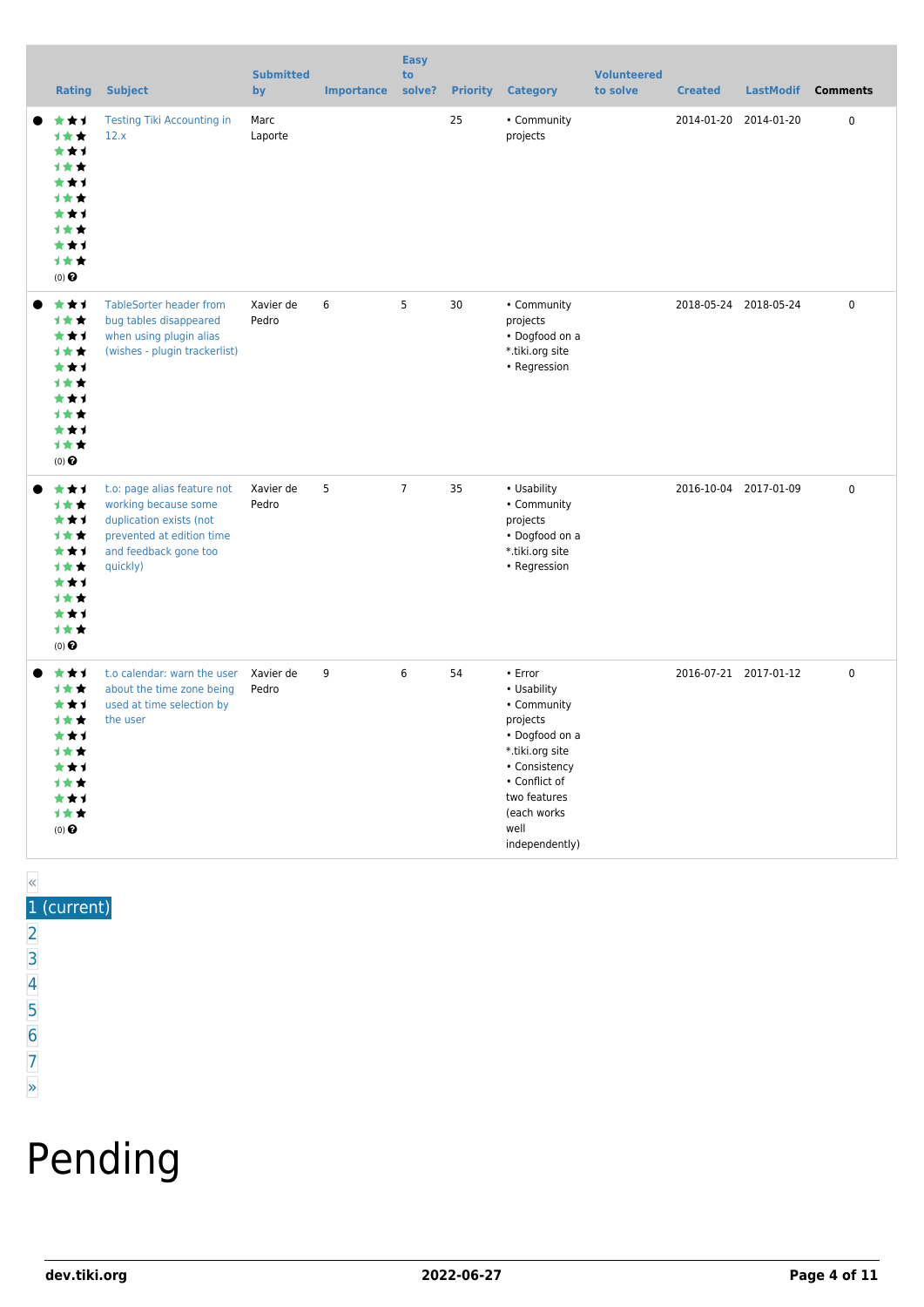|           | <b>Rating</b>                                                                                     | <b>Subject</b>                                                                                             | <b>Submitted</b><br>by | <b>Importance</b> | <b>Easy</b><br>to<br>solve? |    | <b>Priority Category</b>                                                                                             | <b>Volunteered</b><br>to solve | <b>Created</b> | <b>LastModif</b>      | <b>Comments</b>                      |
|-----------|---------------------------------------------------------------------------------------------------|------------------------------------------------------------------------------------------------------------|------------------------|-------------------|-----------------------------|----|----------------------------------------------------------------------------------------------------------------------|--------------------------------|----------------|-----------------------|--------------------------------------|
| $\bullet$ | 大大才<br>计女女<br>***<br><b>1**</b><br>***<br>计女女<br>***<br>计女女<br>***<br>计女女<br>$(0)$ $\odot$        | Dogfood: aggregate all the RSS feeds<br>from all *.tikiwiki.org sites                                      | Marc<br>Laporte        | 3                 |                             | 15 | $\bullet$<br>Community<br>projects<br>• Dogfood<br>on a<br>*.tiki.org<br>site                                        |                                |                | 2007-06-12 2007-06-12 | 0                                    |
| $\bullet$ | ***<br>计女女<br>***<br>计女女<br>***<br><b>1**</b><br>***<br>计女女<br>***<br>计女女<br>$(0)$ $\odot$        | Adding "x-cms-engine: tikiwiki" in<br><b>HTTP</b> headers                                                  | Marc<br>Laporte        | 5                 |                             | 25 | • Feature<br>request<br>Community<br>projects                                                                        |                                |                | 2008-02-08 2008-02-08 | $\mathbf{1}$<br>gmartin-12 Feb<br>08 |
| O         | ***<br>计女女<br>***<br>计女女<br>***<br>计女女<br>***<br>计女女<br>***<br>***<br>$(0)$ $\odot$               | Some stats for CVS and SVN activity ::<br>looking for a volunteer to host stats<br>server and maintain app | Marc<br>Laporte        | 8                 |                             | 40 | $\bullet$<br>Community<br>projects<br>• Dogfood<br>on a<br>*.tiki.org<br>site                                        | Lorinc                         |                | 2008-04-12 2008-05-19 | $\mathbf 0$                          |
| $\bullet$ | ***<br>计女女<br>***<br>计女女<br>***<br>1 <del>*</del> *<br>***<br>计女女<br>***<br>计女女<br>$(0)$ $\Theta$ | allow seing username in user tracker<br>at registration time, step 2 (filling<br>user tracker item)        | Xavier de<br>Pedro     | 4                 |                             | 20 | • Usability<br>• Feature<br>request<br>$\bullet$<br>Community<br>projects<br>• Dogfood<br>on a<br>*.tiki.org<br>site |                                |                | 2008-07-10 2008-07-10 | $\mathbf 0$                          |
|           | $0$ $*$ $*$ $*$<br>计女女<br>***<br>计女女<br>***<br>计女女<br>***<br>计女女<br>***<br>计女女<br>$(0)$ $\Theta$  | articles needs aids to fight spam (e.g.<br>admins see tiki-list submissions.php<br>at info.tw.o)           | Xavier de<br>Pedro     | $\overline{4}$    |                             | 20 | • Feature<br>request<br>$\bullet$<br>Community<br>projects<br>• Dogfood<br>on a<br>*.tiki.org<br>site                |                                |                | 2008-08-14 2008-08-14 | 0                                    |
| $\bullet$ | 大大士<br>计女女<br>***<br>计女女<br>***<br>计女女<br>***<br>计女女<br>***<br>计女女<br>$(0)$ $\Theta$              | Optional reporting of anonymized<br>usage stats (which features are used,<br>how many accounts, etc)       | Marc<br>Laporte        | 8                 |                             | 40 | • Feature<br>request<br>$\bullet$<br>Community<br>projects                                                           | Marc Laporte                   |                | 2008-11-01 2008-11-08 | $\mathbf 0$                          |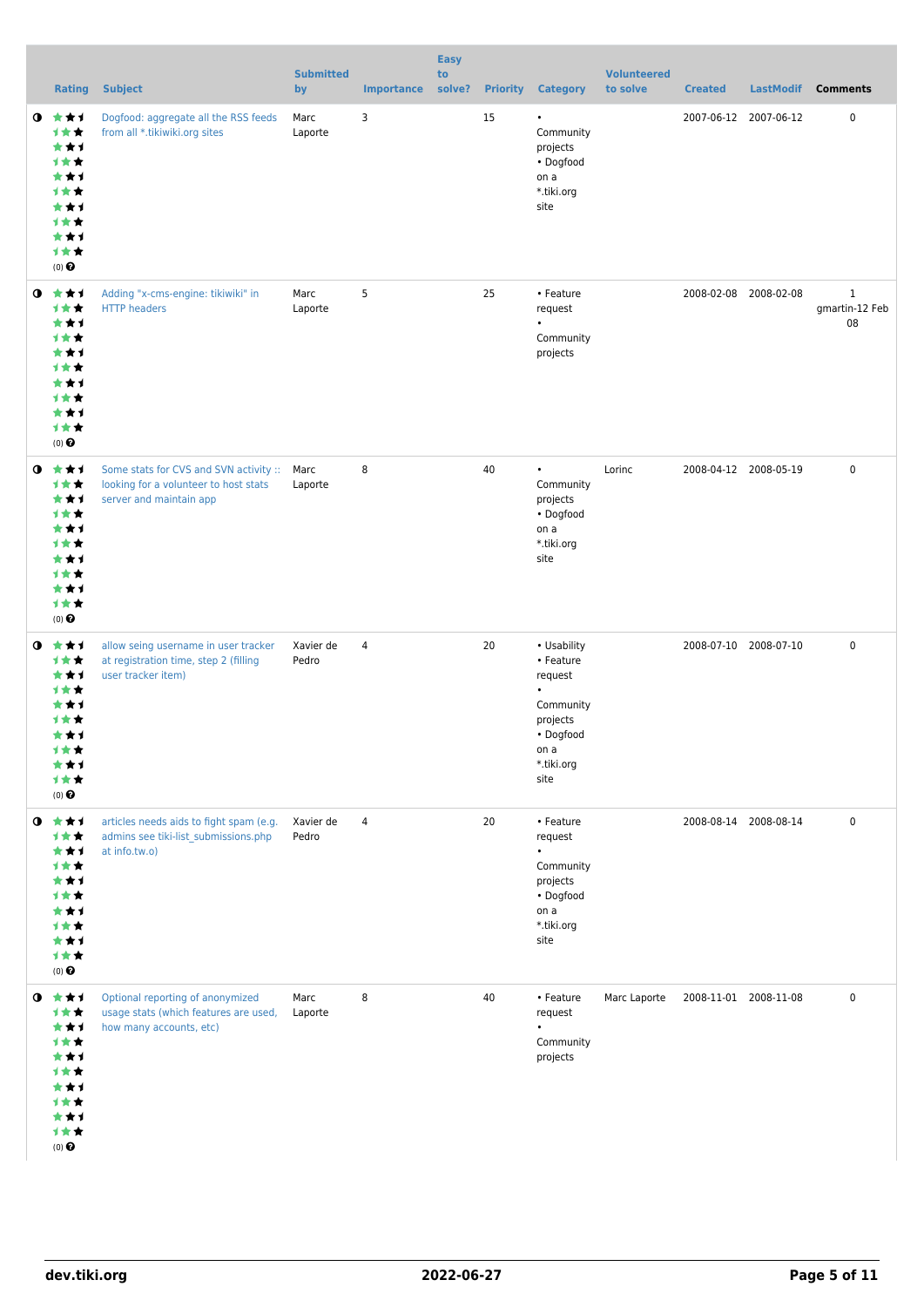|           | <b>Rating</b>                                                                                     | <b>Subject</b>                                                                                             | <b>Submitted</b><br>by | <b>Importance</b> | <b>Easy</b><br>to<br>solve? |    | <b>Priority Category</b>                                                                                                                                     | <b>Volunteered</b><br>to solve | <b>Created</b> | LastModif             | <b>Comments</b>                            |
|-----------|---------------------------------------------------------------------------------------------------|------------------------------------------------------------------------------------------------------------|------------------------|-------------------|-----------------------------|----|--------------------------------------------------------------------------------------------------------------------------------------------------------------|--------------------------------|----------------|-----------------------|--------------------------------------------|
| $\bullet$ | ***<br>计女女<br>***<br>计女女<br>***<br>1★★<br>***<br>1**<br>***<br>计女女<br>$(0)$ $\odot$               | Missing & used plugins reporting +<br>Plugin security and approval: need a<br>listing + notification email | Marc<br>Laporte        | 9 high            |                             | 45 | • Feature<br>request<br>$\bullet$<br>Community<br>projects<br>• Dogfood<br>on a<br>*.tiki.org<br>site<br>$\bullet$<br>Regression<br>$\bullet$<br>Consistency |                                |                | 2008-10-29 2009-05-04 | 0                                          |
| $\bullet$ | 大大才<br>1★★<br>***<br><b>1**</b><br>***<br>1**<br>***<br>计女女<br>***<br>计女女<br>$(0)$ $\odot$        | How to force the login process                                                                             | llamonica              | 5                 |                             | 25 | • Feature<br>request<br>• Support<br>request<br>$\bullet$<br>Community<br>projects                                                                           | Beestje                        |                | 2009-02-17 2009-05-14 | $\mathbf 0$                                |
| $\bullet$ | 大女子<br>计女女<br>***<br>计女女<br>***<br>计女女<br>***<br>1**<br>***<br>计女女<br>$(0)$ $\odot$               | Update<br>http://tiki.org/Official+Directors+Filing<br>with latest information on<br>incorporation filing  | Marc<br>Laporte        | 8                 | 9                           | 72 | $\bullet$<br>Community<br>projects                                                                                                                           | Nelson Ko                      |                | 2013-09-08 2013-10-28 | $\pmb{0}$                                  |
| $\bullet$ | ***<br>计女女<br>★★1<br>**<br>***<br>计女女<br>★★★<br><b>1★★</b><br>***<br>计女女<br>$(0)$ $\odot$         | A backup script that can be put on a<br>cron job to save to a distant backup<br>server                     | Marc<br>Laporte        | 10 high           | 9                           | 90 | • Feature<br>request<br>$\bullet$<br>Community<br>projects                                                                                                   | nkoth                          |                | 2013-08-19 2013-11-13 | $\mathbf{1}$<br>marclaporte-18<br>Sep 13   |
| $\bullet$ | 大大才<br>计女女<br>***<br>计女女<br>***<br>计女女<br>***<br>计女女<br>***<br>计女女<br>$(0)$ $\Theta$              | 15.x+: Expose back preference filters<br>on Admin UI for new tiki admins                                   | Xavier de<br>Pedro     | $\overline{7}$    | $\boldsymbol{6}$            | 42 | • Usability<br>$\bullet$<br>Community<br>projects<br>• Dogfood<br>on a<br>*.tiki.org<br>site<br>$\bullet$<br>Regression                                      | Jonny Bradley                  |                | 2016-08-03 2016-09-29 | $\overline{2}$<br>marclaporte-31<br>May 18 |
|           | $0$ $*$ $*$ $*$<br>1★★<br>***<br>计女女<br>***<br>1**<br>***<br>1 * *<br>***<br>计女女<br>$(0)$ $\odot$ | Applying Personal Blog and Profile<br>fails                                                                | Saša<br>Janiška        | 8                 | 6                           | 48 | • Error<br>$\bullet$<br>Community<br>projects<br>$\bullet$<br>Regression                                                                                     |                                |                | 2018-08-07 2018-08-10 | 11<br>Chealer9-17<br>Aug 18                |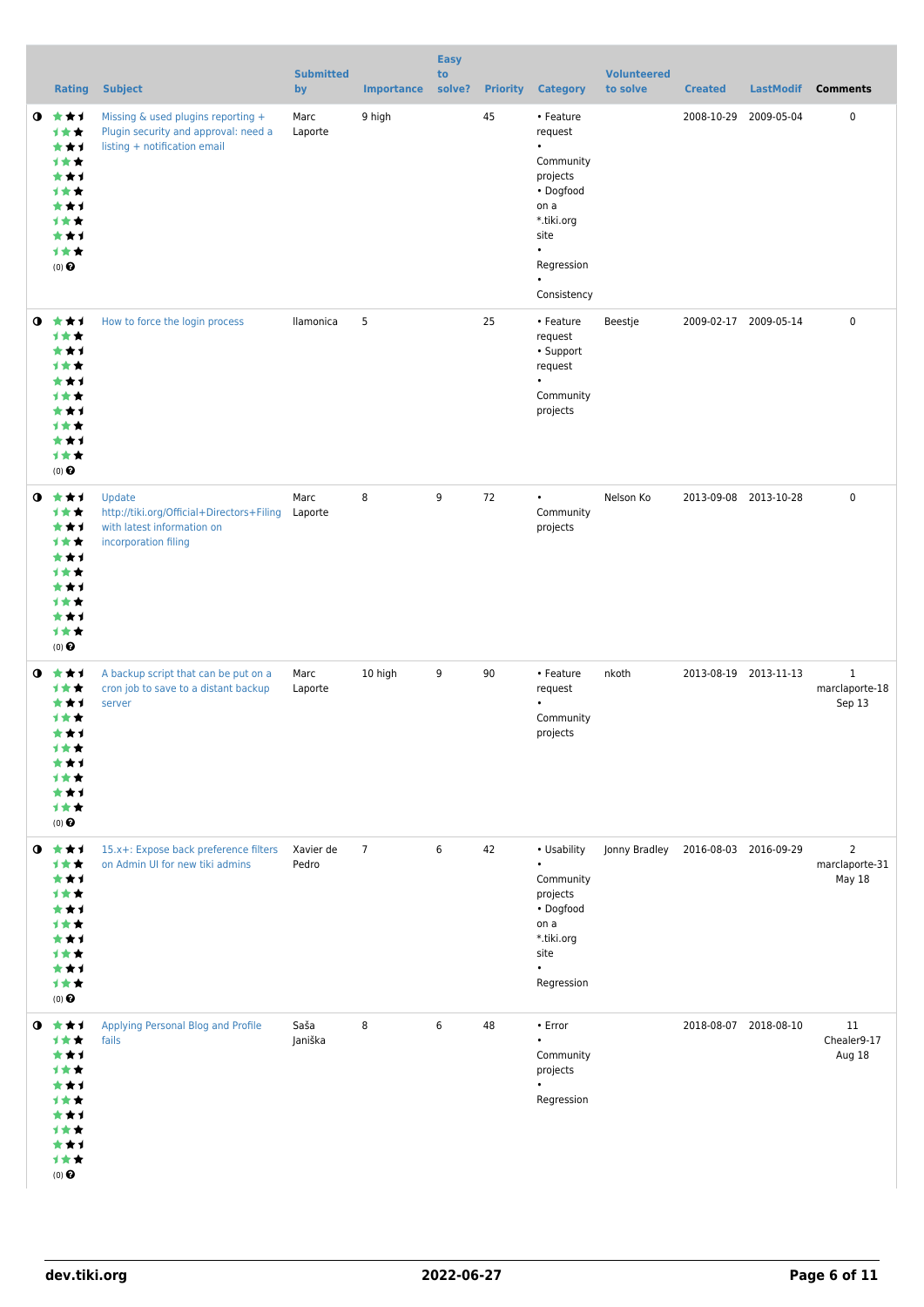|             | <b>Rating</b>                                                                                          | <b>Subject</b>                                                                   | <b>Submitted</b><br>by         | <b>Importance</b> | <b>Easy</b><br>to<br>solve? |    | <b>Priority Category</b>                                                                                                  | <b>Volunteered</b><br>to solve | <b>Created</b>        | LastModif             | <b>Comments</b>                             |
|-------------|--------------------------------------------------------------------------------------------------------|----------------------------------------------------------------------------------|--------------------------------|-------------------|-----------------------------|----|---------------------------------------------------------------------------------------------------------------------------|--------------------------------|-----------------------|-----------------------|---------------------------------------------|
| $\mathbf o$ | ***<br>计女女<br>***<br>计女女<br>***<br>计女女<br>***<br>计女女<br>***<br>计女女<br>$(1)$ $\odot$                    | Tracker - field type items list                                                  | Torsten<br>Fabricius           | 10 high           | 3                           | 30 | • Support<br>request<br>$\bullet$<br>Community<br>projects                                                                | WolfgangA                      | 2015-04-05            | 2018-12-28            | 3<br>Jyhem-03 Jan<br>19                     |
| $\bullet$   | ***<br>计女女<br>***<br>1★★<br>***<br>计女女<br>***<br>计女女<br>***<br>计女女<br>$(1)$ $\odot$                    | doc.t.o 19.x: I can't upload images to<br>wiki pages (CSRF) with elFinder        | Xavier de<br>Pedro             | 6                 | 5                           | 30 | • Error<br>$\bullet$<br>Community<br>projects<br>• Dogfood<br>on a<br>*.tiki.org<br>site<br>$\bullet$<br>Regression       |                                |                       | 2018-11-18 2019-01-21 | 6<br>lindon-17 Nov<br>19                    |
| $\mathbf o$ | ***<br>计女女<br>***<br>计女女<br>***<br>计女女<br>***<br>计女女<br>***<br>计女女<br>$(0)$ $\Theta$                   | plugin list filter by category doesn't<br>work on dev.t.o                        | Xavier de<br>Pedro             | 8                 | 5                           | 40 | • Error<br>$\bullet$<br>Community<br>projects<br>• Dogfood<br>on a<br>*.tiki.org<br>site<br>$\bullet$<br>Regression       |                                | 2019-07-09 2019-08-17 |                       | $\mathbf 0$                                 |
| $\bullet$   | ***<br>计女女<br>***<br>计女女<br>***<br><b>1**</b><br>***<br>1女女<br>***<br>计女女<br>$(0)$ $\Theta$            | Tracker events en dev.t.o tiki-<br>batch todo.php unexpected ? in<br>initlib.php | Xavi (as<br>xavidp -<br>admin) | 5                 | 5                           | 25 | $\cdot$ Error<br>$\bullet$<br>Community<br>projects<br>• Dogfood<br>on a<br>*.tiki.org<br>site<br>$\bullet$<br>Regression |                                |                       | 2020-10-18 2020-10-28 | $\overline{2}$<br>jonnybradley-28<br>Oct 20 |
|             | $0$ $*$ $*$ $*$<br>1★★<br>***<br>计女女<br>***<br>计女女<br>***<br>计女女<br>***<br>计女女<br>$(0)$ $\pmb{\Theta}$ | TikiBountySystem                                                                 | Xavi (as<br>xavidp -<br>admin) | $\overline{4}$    |                             | 20 | • Feature<br>request<br>Community<br>projects                                                                             |                                |                       | 2005-07-01 2021-09-30 | $\mathbf{1}$<br>Bsfez-30 Sep 21             |
| $\bullet$   | 大女子<br>计女女<br>***<br>***<br>***<br>计女女<br>***<br>计女女<br>***<br>计女女<br>$(0)$<br>$\pmb{\Theta}$          | Make sure Tiki is offered by all server<br>control panels                        | Marc<br>Laporte                | 5                 |                             | 25 | ٠<br>Community<br>projects                                                                                                | Marc Laporte                   | 2006-01-17 2021-10-05 |                       | $\pmb{0}$                                   |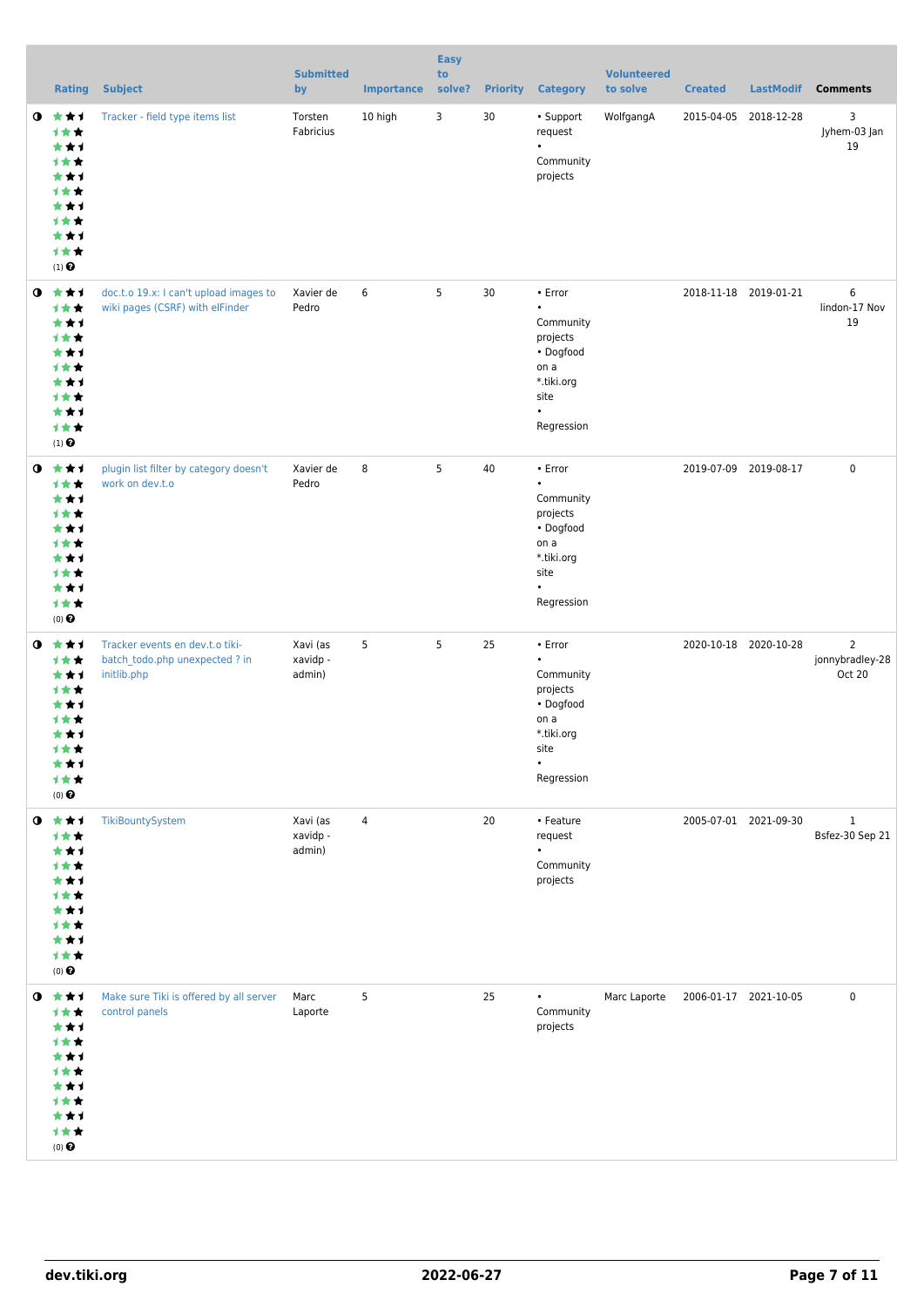# Closed

|                       | <b>Rating</b>                                                                              | <b>Subject</b>                                                                                                                                                              | <b>Submitted</b><br>by               | <b>Importance</b> | <b>Easy</b><br>to<br>solve? | <b>Priority</b> | <b>Category</b>                                                                                                                                       | <b>Volunteered</b><br>to solve | <b>Created</b>        | <b>LastModif</b>      | <b>Comments</b>                           |
|-----------------------|--------------------------------------------------------------------------------------------|-----------------------------------------------------------------------------------------------------------------------------------------------------------------------------|--------------------------------------|-------------------|-----------------------------|-----------------|-------------------------------------------------------------------------------------------------------------------------------------------------------|--------------------------------|-----------------------|-----------------------|-------------------------------------------|
| $\boldsymbol{\omega}$ | ***<br>计女女<br>***<br>计女女<br>***<br>计女女<br>***<br>1**<br>***<br>计女女<br>$(0)$ $\odot$        | BrowserTitle is empty after<br>upgrading Tiki                                                                                                                               | Bernard<br>Sfez / Tiki<br>Specialist | 10 high           | 10<br>easy                  | 99              | • Community<br>projects<br>• Regression<br>• Less than<br>30-minutes fix<br>• Release<br>Blocker                                                      |                                | 2017-01-30            | 2017-01-30            | 0                                         |
| $\boldsymbol{\omega}$ | ***<br>计女女<br>***<br>计女女<br>***<br><b>1★★</b><br>***<br>1★★<br>***<br>计女女<br>$(1)$ $\odot$ | dev.t.o 13.x: add some scrollbar<br>at the top of wide tables in<br>Bootstrapped themes, since they<br>look as with less content for new<br>users or unexperienced visitors | Xavier de<br>Pedro                   | 10 high           | 9                           | 90              | • Usability<br>• Community<br>projects<br>• Dogfood on<br>a *.tiki.org site<br>• Conflict of<br>two features<br>(each works<br>well<br>independently) |                                |                       | 2014-09-21 2019-07-21 | $\overline{7}$<br>xavi-21 Jul 19          |
| $\mathbf{c}$          | ***<br>1★★<br>***<br>计女女<br>***<br>计女女<br>***<br>计女女<br>***<br>1★★<br>$(0)$ $\pmb{\Theta}$ | Tiki community server backups<br>not working                                                                                                                                | Jonny<br><b>Bradley</b>              | 9                 | $\mathbf{1}$<br>difficult   | 9               | • Community<br>projects                                                                                                                               | amette                         |                       | 2017-03-21 2017-06-18 | 3<br>amette-21 Mar<br>17                  |
| $\boldsymbol{\omega}$ | ***<br>计女女<br>***<br>计女女<br>***<br>1★★<br>***<br>1★★<br>*1<br>计女女<br>$(0)$ $\Theta$        | Dogfood Forum and List<br>Synchronization between tw.o<br>forums and SourceForge Mailing<br>Lists                                                                           | Marc<br>Laporte                      | 9 high            | 9                           | 81              | • Community<br>projects<br>• Dogfood on<br>a *.tiki.org site                                                                                          |                                |                       | 2009-02-03 2013-03-04 | $\overline{2}$<br>xavi-04 Feb 09          |
|                       | ◎ ★★1<br>***<br>***<br>计女女<br>***<br>计女女<br>***<br>1★★<br>***<br>计女女<br>$(0)$ $\Theta$     | Change the release script to stop<br>linking to ReleaseNotesXYZ (Use<br>doc.tiki.org/TikiX instead)                                                                         | Marc<br>Laporte                      | 9                 | 9                           | 81              | • Usability<br>• Community<br>projects                                                                                                                | nkoth                          |                       | 2013-11-03 2013-11-16 | $\pmb{0}$                                 |
|                       | ◎ ★★1<br>计女女<br>***<br>计女女<br>***<br>计女女<br>***<br>1★★<br>***<br>1★★<br>$(0)$ $\odot$      | can't upload an image to a file<br>gallery in doc.t.o with elfinder<br>(default UI) since 16.x                                                                              | Xavier de<br>Pedro                   | 9                 | 9                           | 81              | • Community<br>projects<br>• Dogfood on<br>a *.tiki.org site<br>• Regression<br>• Release<br>Blocker                                                  | Jonny Bradley                  | 2016-11-18 2017-01-12 |                       | $\mathbf{1}$<br>jonnybradley-12<br>Jan 17 |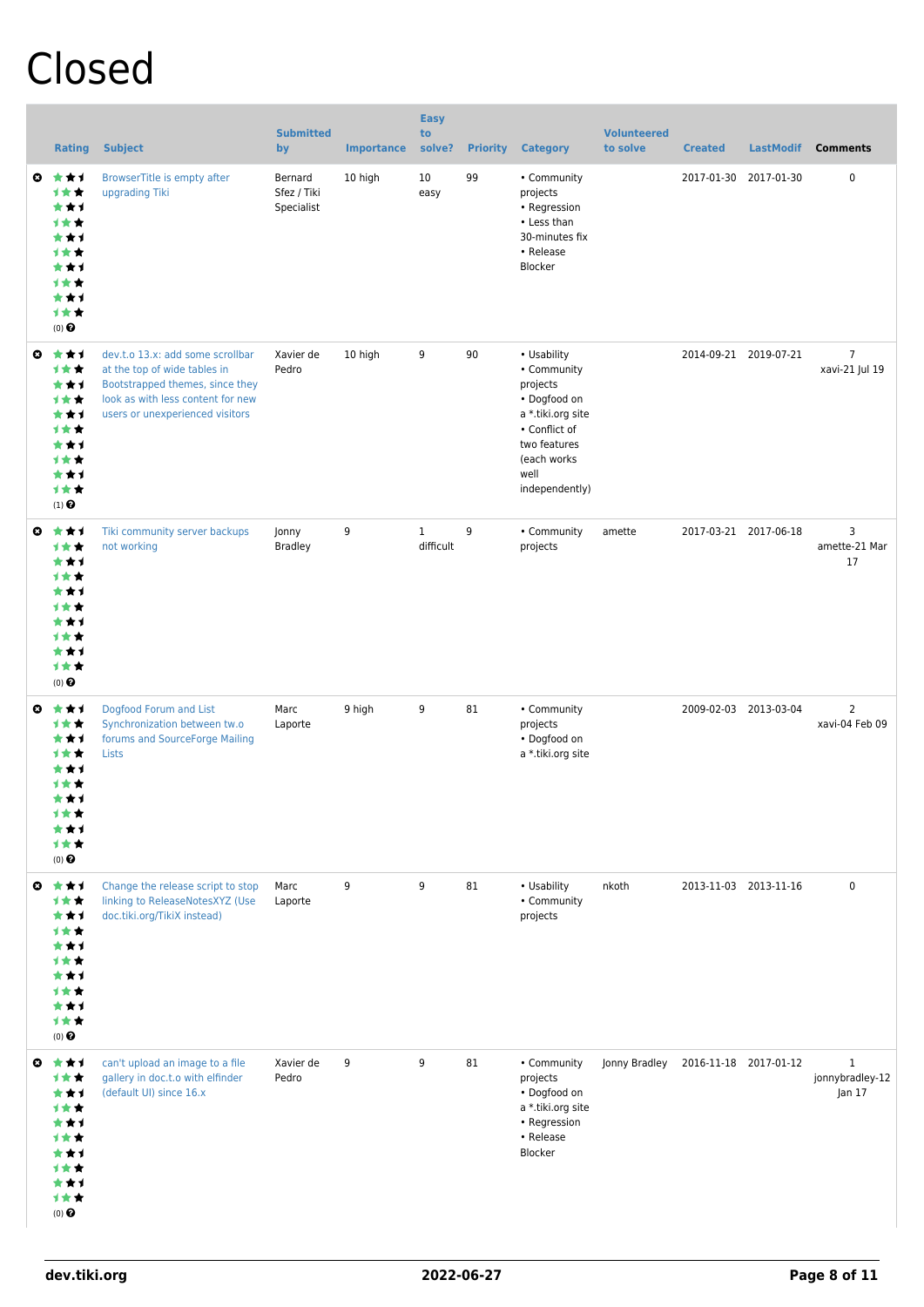|   | <b>Rating</b>                                                                         | <b>Subject</b>                                                                                   | <b>Submitted</b><br>by               | <b>Importance</b> | <b>Easy</b><br>to<br>solve? | <b>Priority</b> | <b>Category</b>                                                                                               | <b>Volunteered</b><br>to solve | <b>Created</b>        | <b>LastModif</b>      | <b>Comments</b>                           |
|---|---------------------------------------------------------------------------------------|--------------------------------------------------------------------------------------------------|--------------------------------------|-------------------|-----------------------------|-----------------|---------------------------------------------------------------------------------------------------------------|--------------------------------|-----------------------|-----------------------|-------------------------------------------|
| O | 大大才<br>计女女<br>***<br>1★★<br>***<br>计女女<br>***<br>计女女<br>***<br>1★★<br>(0)             | Tracker item status filter not<br>working on dev.tiki.org (wishlist)                             | Bernard<br>Sfez / Tiki<br>Specialist | 8                 | 10<br>easy                  | 80              | • Community<br>projects<br>• Dogfood on<br>a *.tiki.org site<br>• Regression<br>• Less than<br>30-minutes fix |                                |                       | 2016-04-12 2017-01-11 | $\mathbf{1}$<br>jonnybradley-12<br>Apr 16 |
| O | ***<br>计女女<br>***<br>计女女<br>***<br>计女女<br>***<br>计女女<br>***<br>1★★<br>(0)             | Installer language selection is<br>wrongly changed by Tlki                                       | Bernard<br>Sfez / Tiki<br>Specialist | 10 high           | 8                           | 80              | • Community<br>projects<br>• Consistency<br>• Less than<br>30-minutes fix<br>• Release<br>Blocker             | Jonny Bradley                  | 2017-01-11 2017-01-12 |                       | $\mathbf{1}$<br>Bsfez-12 Jan 17           |
| O | ***<br>计女女<br>***<br>1★★<br>***<br>计女女<br>***<br>计女女<br>***<br>计女女<br>$(0)$ $\odot$   | Username minimum character<br>error is displayed even if no error                                | Bernard<br>Sfez / Tiki<br>Specialist | 10 high           | 8                           | 80              | • Error<br>• Community<br>projects<br>• Dogfood on<br>a *.tiki.org site                                       | Jonny Bradley                  | 2017-03-30 2017-05-18 |                       | $\mathbf{1}$<br>Bsfez-11 May<br>17        |
| O | ***<br>计女女<br>***<br>计女女<br>***<br>计女女<br>***<br>计女女<br>***<br>计女女<br>$(0)$ $\odot$   | Login is required to reach forums<br>on tiki.org: Tikiwiki-devel<br>(mailman list mirror)        | Marc<br>Laporte                      | 8                 | 10<br>easy                  | 80              | • Community<br>projects                                                                                       |                                |                       | 2019-03-30 2020-12-16 | $\mathbf{1}$<br>luci-31 Mar 19            |
| ◒ | ***<br>计女女<br>***<br>计女女<br>***<br>计女女<br>***<br>计女女<br>***<br>计女女<br>$(0)$ $\odot$   | Tool 'Choose or upload images' in<br>dev.t.o/make+a+wish reloads the<br>page loosing all content | Xavier de<br>Pedro                   | 9                 | 8                           | 72              | • Usability<br>• Community<br>projects<br>• Dogfood on<br>a *.tiki.org site<br>• Regression                   | Jonny Bradley                  |                       | 2016-07-04 2016-07-08 | $\mathbf 0$                               |
|   | ◎ ★★1<br>计女女<br>***<br>计女女<br>***<br>计女女<br>***<br>计女女<br>***<br>计女女<br>$(0)$ $\odot$ | wikiplugin inside tracker item are<br>integrated in the wiki autotoc                             | Bernard<br>Sfez / Tiki<br>Specialist | 10 high           | $\overline{7}$              | 70              | • Community<br>projects<br>• Dogfood on<br>a *.tiki.org site<br>• Regression                                  |                                |                       | 2016-07-22 2017-01-30 | $\mathbf 0$                               |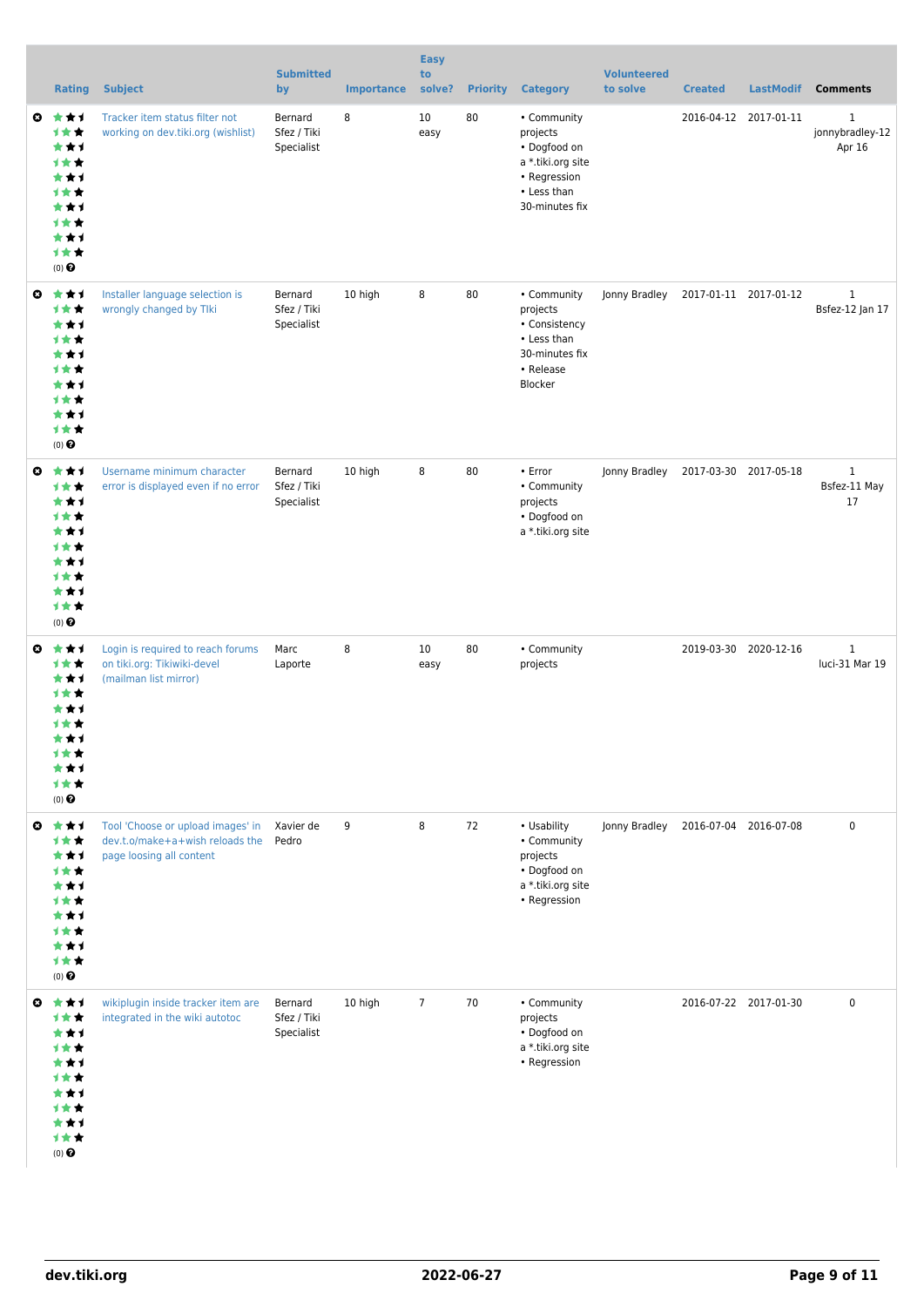|                       | <b>Rating</b>                                                                                            | <b>Subject</b>                                                                                                                      | <b>Submitted</b><br>by               | <b>Importance</b> | <b>Easy</b><br>to<br>solve? | <b>Priority</b> | <b>Category</b>                                                                         | <b>Volunteered</b><br>to solve | <b>Created</b> | <b>LastModif</b>      | <b>Comments</b>                      |
|-----------------------|----------------------------------------------------------------------------------------------------------|-------------------------------------------------------------------------------------------------------------------------------------|--------------------------------------|-------------------|-----------------------------|-----------------|-----------------------------------------------------------------------------------------|--------------------------------|----------------|-----------------------|--------------------------------------|
| $\bullet$             | ***<br>计女女<br>***<br>计女女<br>***<br>计女女<br>***<br>计女女<br>***<br>计女女<br>$(0)$ $\odot$                      | Google results for Tiki Wiki<br>Donation don't point where it<br>should                                                             | Bernard<br>Sfez / Tiki<br>Specialist | 10 high           | $7\overline{ }$             | 70              | • Error<br>• Community<br>projects<br>• Dogfood on<br>a *.tiki.org site<br>• Regression |                                | 2021-02-19     | 2021-05-26            | $\overline{2}$<br>Bsfez-26 May<br>21 |
| $\bullet$             | ***<br>计女女<br>***<br>计女女<br>***<br>计女女<br>***<br>计女女<br>***<br>计女女<br>(0)                                | Intertiki Fatal error: Unsupported<br>operand types in<br>include intertiki.php on line 41                                          | Xavier de<br>Pedro                   | 8                 | 8                           | 64              | • Error<br>• Community<br>projects<br>• Dogfood on<br>a *.tiki.org site                 | Nelson Ko                      |                | 2013-10-08 2013-11-21 | 3<br>koth-14 Nov 13                  |
| O                     | ***<br>计女女<br>***<br>计女女<br>***<br>计女女<br>***<br>计女女<br>***<br>1★★<br>$(0)$ $\odot$                      | 13.x: doc.t.o menu 43 (public info<br>for anons) doesn't show 'section<br>level 1' records, but only section<br>level 0 and options | Xavier de<br>Pedro                   | 8                 | 8                           | 64              | • Community<br>projects<br>• Dogfood on<br>a *.tiki.org site<br>• Regression            |                                |                | 2014-08-11 2014-08-14 | $\pmb{0}$                            |
| O                     | ***<br>计女女<br>***<br>计女女<br>***<br>计女女<br>***<br>1★★<br>★⊀<br>才女女<br>$(0)$ <sup><math>\odot</math></sup> | Mail Queue undefined method<br>Zend\Mail\Message::getRecipients<br>in 15.x (Zend2) compared to 12.x                                 | Xavier de<br>Pedro                   | 8                 | 8                           | 64              | • Error<br>• Support<br>request<br>• Community<br>projects<br>• Regression              | rjsmelo                        |                | 2016-03-24 2016-03-29 | $\pmb{0}$                            |
| $\bullet$             | 大大士<br>计女女<br>***<br>计女女<br>***<br><b>1**</b><br>***<br><b>1**</b><br>***<br>1★★<br>(0)                  | Quick Admin module no longer<br>assigned by default (starting from<br><b>Tiki 19)</b>                                               | Xavier de<br>Pedro                   | 8                 | 8                           | 64              | • Feature<br>request<br>• Community<br>projects<br>• Less than<br>30-minutes fix        |                                |                | 2018-10-29 2019-01-24 | $\mathbf{1}$<br>luci-29 Oct 18       |
| $\boldsymbol{\omega}$ | ***<br><b>1**</b><br>***<br>1★★<br>***<br>1 * *<br>***<br><b>1**</b><br>***<br>计女女<br>$(0)$ $\odot$      | Paid support page: remove<br>contradiction                                                                                          | Marc<br>Laporte                      | 8                 | 8                           | 64              | • Community<br>projects                                                                 |                                |                | 2021-11-25 2021-12-27 | 13<br>Bsfez-28 Nov<br>21             |